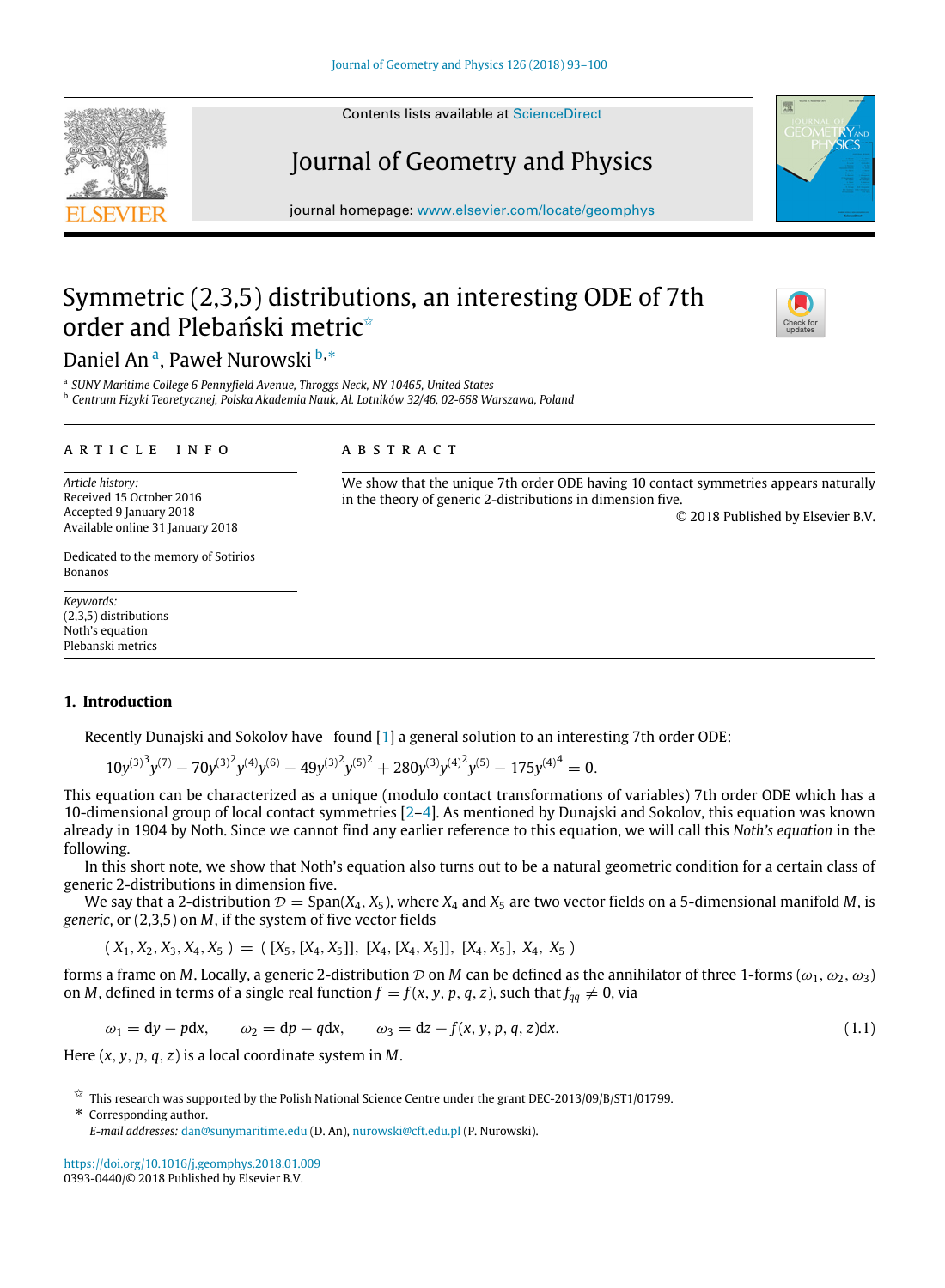The local geometry of (2,3,5) distributions is nontrivial: there exist generic distributions  $\mathcal{D}_1$  and  $\mathcal{D}_2$  on *M* which do *not* admit a local diffeomorphism  $\varphi : M \to M$  such that  $\varphi_* \mathcal{D}_1 = \mathcal{D}_2$ . For example, distributions corresponding to a function  $f\,=\,q^2$  and  $f\,=\,q^3$  in  $(1.1)$  do not admit such a diffeomorphism. In such case, we say that they are *locally nonequivalent.* The full set of differential invariants of (2,3,5) distributions considered modulo local diffeomorphism was given by Cartan in [5]. For each (2,3,5) distribution he associated a Cartan connection, with values in the split real form of the exceptional Lie algebra  $g_2$ , whose curvature provided the invariants. These invariants can be also understood in terms of a certain conformal class of metrics  $[6]$ , defined on *M* by  $\mathcal{D}$ . This conformal class is defined as follows:

Let D be defined as the annihilator of 1-forms ( $\omega_1, \omega_2, \omega_3$ ), as e.g. in (1.1). We supplement them by the 1-forms  $\omega_4$  and  $ω_5$ , in such a way that  $ω_1 ∧ ω_2 ∧ ω_3 ∧ ω_4 ∧ ω_5 ≠ 0$ . In case of (1.1), we take  $ω_4 = dq$  and  $ω_5 = dx$ . Consider the forms  $(\theta^1,\theta^2,\theta^3,\theta^4,\theta^5)$  defined on  $M$  via

$$
\begin{pmatrix}\n\theta^1 \\
\theta^2 \\
\theta^3 \\
\theta^4 \\
\theta^5\n\end{pmatrix} = \begin{pmatrix}\nb_{11} & b_{12} & b_{13} & 0 & 0 \\
b_{21} & b_{22} & b_{23} & 0 & 0 \\
b_{31} & b_{32} & b_{33} & 0 & 0 \\
b_{41} & b_{42} & b_{43} & b_{44} & b_{45} \\
b_{51} & b_{52} & b_{53} & b_{54} & b_{55}\n\end{pmatrix} \begin{pmatrix}\n\omega^1 \\
\omega^2 \\
\omega^3 \\
\omega^4 \\
\omega^5\n\end{pmatrix},
$$
\n(1.2)

with some functions  $b_{ij}$ ,  $i,j=1,2,\ldots,5$ , on  $M$  such that  $\theta^1\wedge\theta^2\wedge\theta^3\wedge\theta^4\wedge\theta^5\neq0.$  It follows that for a (2,3,5) distribution D one can always find functions  $b_{ii}$  and 1-forms  $\Omega_{\mu}$ ,  $\mu = 1, 2, \ldots, 7$ , on *M* such that

$$
d\theta^{1} = \theta^{1} \wedge (2\Omega_{1} + \Omega_{4}) + \theta^{2} \wedge \Omega_{2} + \theta^{3} \wedge \theta^{4}
$$
  
\n
$$
d\theta^{2} = \theta^{1} \wedge \Omega_{3} + \theta^{2} \wedge (\Omega_{1} + 2\Omega_{4}) + \theta^{3} \wedge \theta^{5}
$$
  
\n
$$
d\theta^{3} = \theta^{1} \wedge \Omega_{5} + \theta^{2} \wedge \Omega_{6} + \theta^{3} \wedge (\Omega_{1} + \Omega_{4}) + \theta^{4} \wedge \theta^{5}
$$
  
\n
$$
d\theta^{4} = \theta^{1} \wedge \Omega_{7} + \frac{4}{3}\theta^{3} \wedge \Omega_{6} + \theta^{4} \wedge \Omega_{1} + \theta^{5} \wedge \Omega_{2}
$$
  
\n
$$
d\theta^{5} = \theta^{2} \wedge \Omega_{7} - \frac{4}{3}\theta^{3} \wedge \Omega_{5} + \theta^{4} \wedge \Omega_{3} + \theta^{5} \wedge \Omega_{4}.
$$
\n(1.3)

And now, it turns out that the (3, 2)-signature conformal class  $[g_{\mathcal{D}}]$  represented on *M* by the metric

$$
g_{\mathcal{D}} = g_{ij}\theta^i \otimes \theta^j = \theta^1 \otimes \theta^5 + \theta^5 \otimes \theta^1 - \theta^2 \otimes \theta^4 - \theta^4 \otimes \theta^2 + \frac{4}{3}\theta^3 \otimes \theta^3 \tag{1.4}
$$

is well defined, and that its Weyl tensor can be used to get all the basic differential invariants of the distribution  $D$ . The simplest of these invariants, the so called *Cartan's quartic*  $C(\zeta)$  of  $\mathcal D$ , can be obtained in terms of the Weyl tensor of the conformal class  $[g_{\mathcal{D}}]$  as follows [7,8]:

Calculate the Weyl tensor  $W=W_{ijkl}\theta^i\otimes\theta^j\otimes\theta^k\otimes\theta^l$  for the metric  $g_\mathcal D$  in the coframe  $(\theta^1,\theta^2,\theta^3,\theta^4,\theta^5).$  (Use the metric  $g_{\cal D}$  to lower the index  $i$  from the natural placement  $W^i_{jkl}$  to  $W_{jkl}$ ,  $W_{ijkl}=g_{ip}W^p_{jkl}$ ). Then Cartan's quartic for  ${\cal D}$  is

$$
C(\zeta) := A_1 + 4A_2\zeta + 6A_3\zeta^2 + 4A_4\zeta^3 + A_5\zeta^4
$$

with the functions  $A_I$ ,  $I = 1, 2, \ldots, 5$ , given by

 $A_1 = W_{4114}$ ,  $A_2 = W_{4124}$ ,  $A_3 = W_{4125}$ ,  $A_4 = W_{4225}$ ,  $A_5 = W_{5225}$ .

The simplest equivalence class of (2,3,5) distributions corresponds to the vanishing of Cartan's quartic,  $C(\zeta) \equiv 0$ , or equivalently,  $A_I \equiv 0$  for all  $I = 1, 2, \ldots, 5$ . Modulo local diffeomorphisms there is only one such distribution  $D$ . It may be represented by  $(1.1)$  with  $f = q^2$ . This distribution has maximal group of local symmetries. This group is isomorphic to the split real form of the exceptional group  $G_2$  [5].

This provokes a problem: find all functions  $f = f(x, y, p, q, z)$ , which via (1.1), define a generic distribution D, which is locally diffeomorphically equivalent to the most symmetric one, the one with  $f = q^2$ .

The general solution to this problem requires rather elaborate calculations, and it follows that the PDEs required for *f* to correspond to vanishing  $A<sub>l</sub>$ s are quite ugly. However in the restricted case when the function  $f$  depends only on a single variable *q* the solution is quite nice (see [6], Eq. (57)). For completeness, we recall this solution in the next section.

### 2. Cartan quartic for the distribution with  $f = f(q)$

If the distribution is given as the annihilator of

$$
\omega_1 = dy - pdx
$$
  
\n
$$
\omega_2 = dp - qdx
$$
  
\n
$$
\omega_3 = dz - f(q)dx,
$$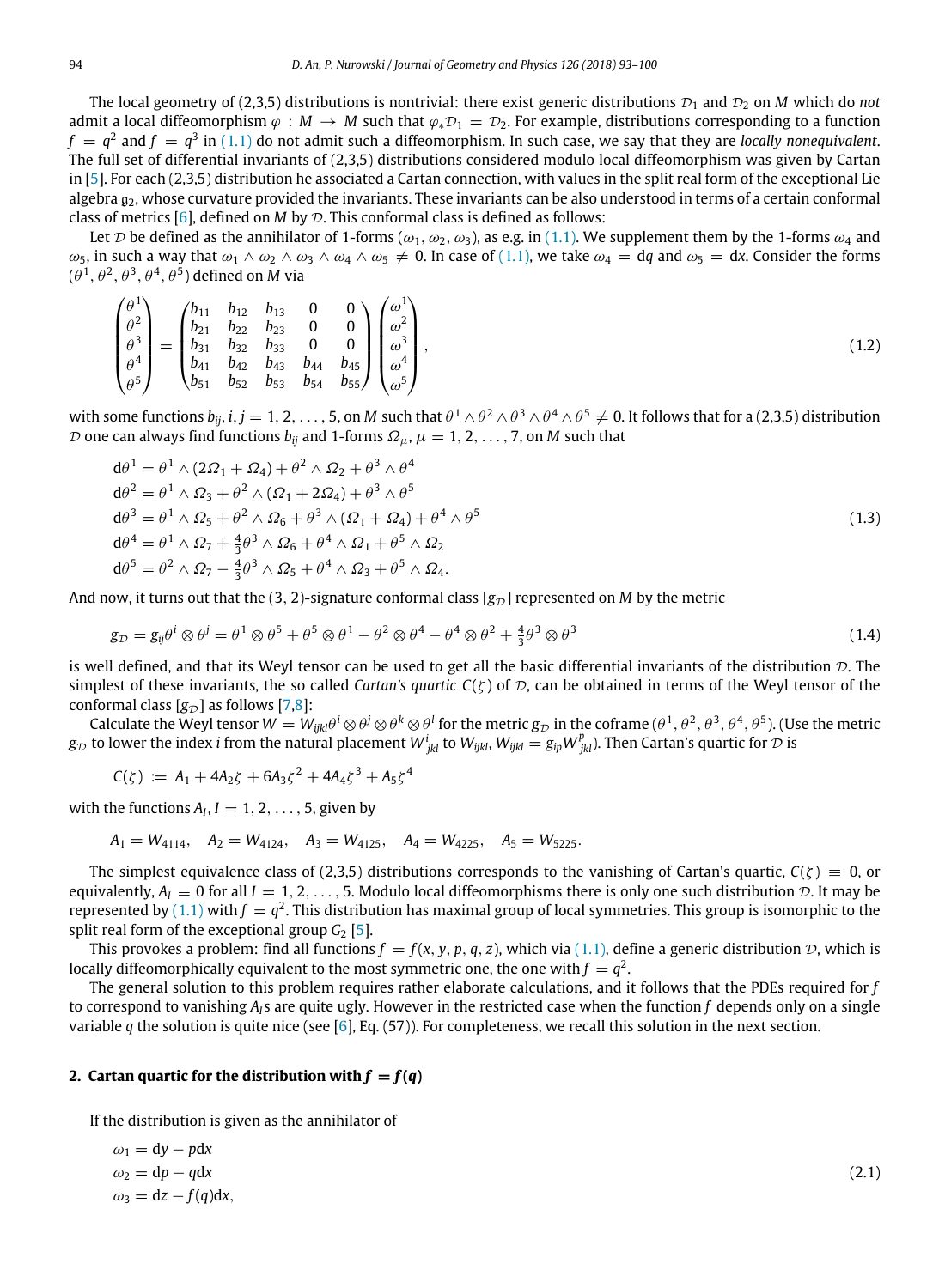the conformal class [g<sub>D</sub>] can be represented by (1.4), with the forms ( $\theta^1,\theta^2,\theta^3,\theta^4,\theta^5)$  given by

$$
\theta^{1} = \omega_{1} - \frac{1}{f''}(f'\omega_{2} - \omega_{3})
$$
  
\n
$$
\theta^{2} = \frac{1}{f''}(f'\omega_{2} - \omega_{3})
$$
  
\n
$$
\theta^{3} = \frac{4f''^{2} - f'f^{(3)}}{4f''^{2}}\omega_{2} + \frac{f^{(3)}}{4f''^{2}}\omega_{3}
$$
  
\n
$$
\theta^{4} = \frac{(7f^{(3)^{2}} - 4f''f^{(4)})}{40f''^{3}}(f'\omega_{2} - \omega_{3}) + \omega_{4} - \omega_{5}
$$
  
\n
$$
\theta^{5} = -\omega_{4},
$$

where

 $\omega_4 = dq$ ,  $\omega_5 = dx$ .

With this choice of  $\theta ^i$ s the Cartan quartic is

$$
C(\zeta) = \frac{a_5}{100f''^4} \zeta^4
$$

with

$$
a_5 = 10f^{(6)}f''^3 - 80f''^2f^{(3)}f^{(5)} - 51f''^2f^{(4)^2} + 336f''f^{(3)^2}f^{(4)} - 224f^{(3)^4}
$$

We see, in particular, that the only nonvanishing component of Cartan's quartic is *A*5, and that the quartic has a *quadruple* root, which makes it of type IV, in the terminology of [9].

.

We have the following corollary.

**Corollary 2.1.** *Necessary and sufficient conditions for the distribution*

$$
\mathcal{D} = \text{Span}(\partial_q, \partial_x + p\partial_y + q\partial_p + f(q)\partial_z)
$$

*to have split real form of the exceptional Lie group G*<sup>2</sup> *as a group of its local symmetries are*

$$
f'' \neq 0 \tag{2.2}
$$

*and*

$$
10f^{(6)}f''^3 - 80f''^2f^{(3)}f^{(5)} - 51f''^2f^{(4)^2} + 336f''f^{(3)^2}f^{(4)} - 224f^{(3)^4} = 0.
$$
\n(2.3)

Thus apart from the genericity condition (2.2) the function *f* must satisfy quite a complicated 6th order ODE (2.3). Strangely enough, this ODE is closely related to the Noth equation, studied by Dunajski and Sokolov, and mentioned in the Section 1. We have the following proposition.

**Proposition 2.2.** *Suppose that a real, sufficiently many times differentiable, function*  $f = f(q)$  *satisfies (2.3). Let*  $\Theta = \Theta(x_5)$  *be another real, sufficiently many times differentiable, function of a real variable x*5*, whose second and third derivatives with respect to x*<sup>5</sup> *are related to f via an equation:*

$$
f(-\Theta^{(3)}) + x_5 \Theta^{(3)} - \Theta'' = 0. \tag{2.4}
$$

*Assume in addition that*  $\Theta^{(4)} \neq 0$ . Then the function  $\Theta = \Theta(x_5)$  satisfies the following 8th order ODE:

$$
10\Theta^{(4)^3}\Theta^{(8)} - 70\Theta^{(4)^2}\Theta^{(5)}\Theta^{(7)} - 49\Theta^{(4)^2}\Theta^{(6)^2} + 280\Theta^{(4)}\Theta^{(5)^2}\Theta^{(6)} - 175\Theta^{(5)^4} = 0.
$$

**Proof.** The proof consists in a successive differentiation of the equation *f* (−Θ(3)) = −*x*5Θ(3) + Θ′′ using the chain rule. We have  $-\Theta^{(4)}\hat{f}' = -\Theta^{(3)} - x_5 \Theta^{(4)} + \Theta^{(3)}$ , i.e.  $f' = x_5$ . Then, in the same way:

$$
f^{(p)} = -\frac{1}{\Theta^{(4)}} \frac{d}{dx_5} f^{(p-1)} \quad \text{for} \quad p = 2, 3, \dots,
$$

i.e.  $f'' = -\frac{1}{\Theta^{(4)}}, f^{(3)} = -\frac{\Theta^{(5)}}{\Theta^{(4)}}$  $\frac{\Theta^{(5)}}{\Theta^{(4)^3}}$ ,  $f^{(4)}=\frac{\Theta^{(6)}}{\Theta^{(4)^4}}-3\frac{\Theta^{(5)^2}}{\Theta^{(4)^5}}$ Θ(4)<sup>5</sup> , etc. Inserting these derivatives of *f* into the definition of *a*<sup>5</sup> we get

$$
a_5 = \frac{10 \Theta^{(4)^3} \Theta^{(8)} - 70 \Theta^{(4)^2} \Theta^{(5)} \Theta^{(7)} - 49 \Theta^{(4)^2} \Theta^{(6)^2} + 280 \Theta^{(4)} \Theta^{(5)^2} \Theta^{(6)} - 175 \Theta^{(5)^4}}{\Theta^{(4)^{12}}}.
$$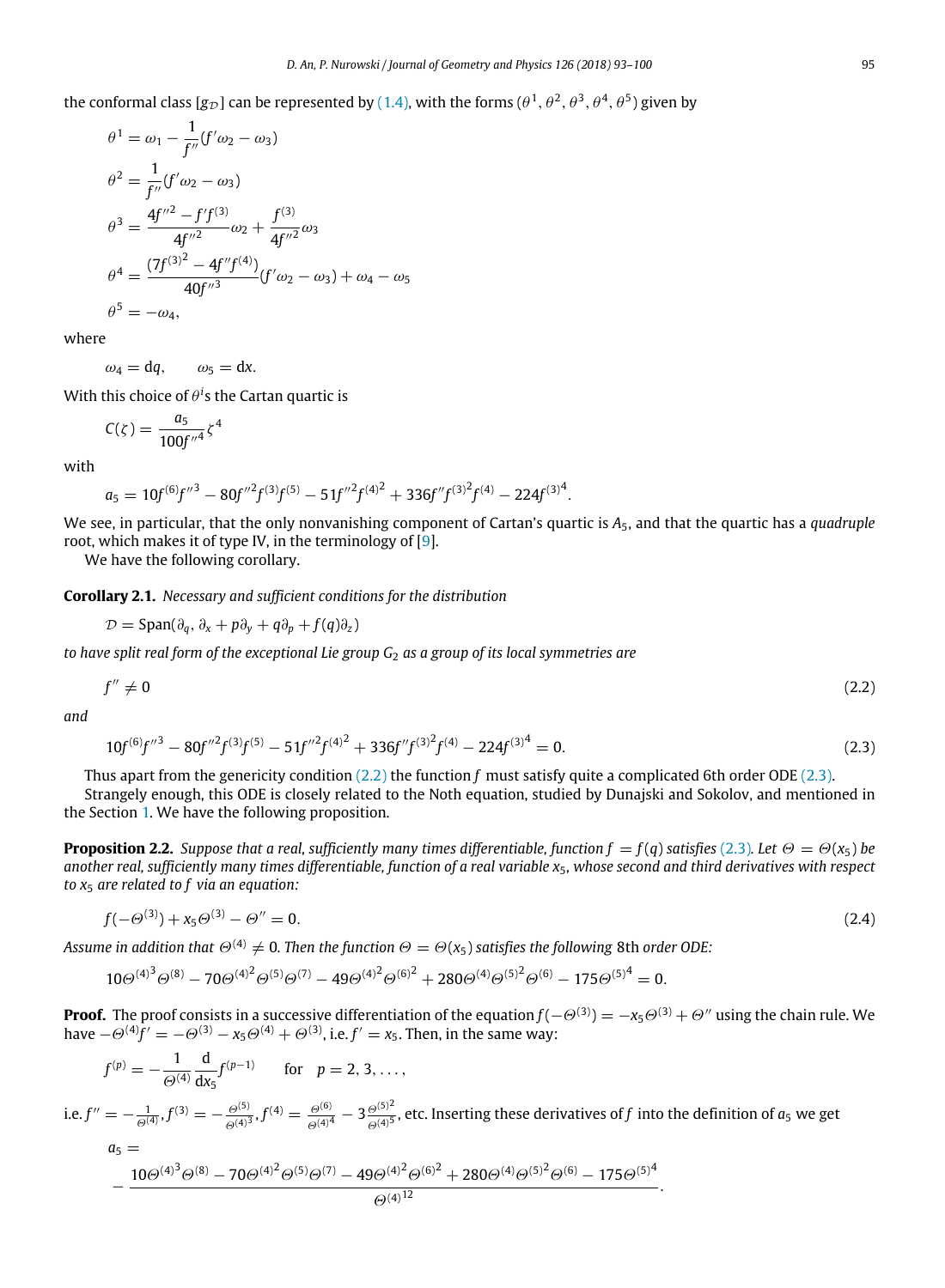Thus if the equation  $a_5 = 0$  for *f* is satisfied, i.e. if (2.3) holds, then the function  $\Theta = \Theta(x_5)$  satisfies the 8th order ODE from the proposition, as claimed.  $\square$ 

Magically, Eq. (2.3), when transformed via (2.4) into the 8th order ODE from Proposition 2.2 and then reduced by one order via  $y = \Theta'$ , becomes the 7th order ODE of Noth. The magic is in a peculiar form of the transformation (2.4) relating *f* and  $\Theta$ . The geometric reason for this transformation is explained in the next section.

#### **3. Distribution with**  $f = f(q)$  as a twistor distribution

A particular class of (2,3,5) distributions is associated with 4-dimensional split signature metrics. This is carefully explained in [7], see Section 2, for every split signature metric. Here we concentrate on a special case, when the metric is given in terms of a one real function of four variables, called *Plebański second heavenly function*.

Let  $\Theta = \Theta(x, y, z, w)$  be a real, sufficiently smooth, function of four real variables  $(x, y, z, w)$  which satisfies the differential equation called *second heavenly equation of Plebański*:

$$
\Theta_{wx} + \Theta_{zy} + \Theta_{xx}\Theta_{yy} - \Theta_{xy}^2 = 0. \tag{3.1}
$$

Such a function enables us to define a 4-metric *g*, on a manifold  $U$  parametrized by  $(x, y, z, w)$ , via

$$
g = dw dx + dz dy - \Theta_{xx} dz^2 - \Theta_{yy} dw^2 + 2\Theta_{xy} dw dz.
$$
\n(3.2)

This is Plebański's second heavenly metric. It can be written in the form

$$
g = \tau^1 \otimes \tau^2 + \tau^2 \otimes \tau^1 + \tau^3 \otimes \tau^4 + \tau^4 \otimes \tau^3,
$$

where

$$
\tau^{1} = dx - \Theta_{yy} dw + \Theta_{xy} dz
$$
  
\n
$$
\tau^{2} = dw
$$
  
\n
$$
\tau^{3} = dy - \Theta_{xx} dz + \Theta_{xy} dw
$$
  
\n
$$
\tau^{4} = dz.
$$

Since g has split signature on  $u$ , there is a natural circle bundle  $\mathbb{S}^1 \to \mathbb{T}(u) \to u$  over  $u$  [7]. In this bundle, which we call as the *circle twistor bundle* for  $(U, g)$ , every point in the fiber over  $x \in U$  is a certain *real* totally null selfdual 2-plane at *x*. There is an entire circle of such planes at *x*. The bundle  $\mathbb{T}(\mathcal{U}) \stackrel{\pi}{\to} \mathcal{U}$  is naturally equipped with a 2-dimensional distribution D. Its plane  $\mathcal{D}_p$  at a point  $p \in \mathbb{T}(\mathcal{U})$ , which as we know can be identified with a certain real totally null 2-plane  $N(p)$  at  $\pi(p)$ , is the tautological *horizontal* lift of  $N(p)$  from  $\pi(p)$  to p. *Horizontality* in  $\mathbb{T}(U)$  is induced by the Levi-Civita connection of *g* from *U*. (See [7], Section 2, for details.) In case of the Plebański metric (3.2), given in terms of the heavenly function  $\Theta = \Theta(x, y, z, w)$ , the circle twistor bundle can be locally parametrized by  $(x, y, z, w, \xi)$  and the twistor distribution can be defined as the annihilator of the 1-forms

$$
\tilde{\omega}_1 = d\xi - ((\partial_x + \xi \partial_y)^3 \Theta) dz
$$
  
\n
$$
\tilde{\omega}_2 = dw + \xi dz
$$
  
\n
$$
\tilde{\omega}_3 = dy - \xi dx - ((\partial_x + \xi \partial_y)^2 \Theta) dz.
$$

A little tweak (see [9], Thm 3.3.5), which we have learned from Ian Anderson [10], and which he attributes to Goursat [11] (see also [12], p. 7), consists in introducing new coordinates  $(x_1, x_2, x_3, x_4, x_5)$  on  $\mathbb{T}(u)$ :

$$
x_1 = z, \qquad x_2 = w, \qquad x_3 = -\xi, \qquad x_4 = y - \xi x, \qquad x_5 = x,\tag{3.3}
$$

and enables us to conclude that the twistor distribution for the Plebański metric  $(3.2)$  can equivalently be defined by the annihilator of the forms

$$
\omega_1 = dx_2 - x_3 dx_1 \n\omega_2 = dx_3 + \Theta_{555} dx_1 \n\omega_3 = dx_4 - (\Theta_{55} - x_5 \Theta_{555}) dx_1.
$$
\n(3.4)

Here  $\Theta_{55} = \frac{\partial^2 \Theta}{\partial x^2}$  $rac{\partial^2 \Theta}{\partial x_5^2}$ ,  $\Theta_{555} = \frac{\partial^3 \Theta}{\partial x_5^3}$  $\frac{\partial^2 \Theta}{\partial x_5^2}$ , and because  $\Theta$  is originally function of only *four* variables  $(x, y, z, w)$ , we have  $\Theta_3 + x_5 \Theta_4 = 0$ .

Now we can demystify transformation (2.4): Consider the case when the function  $\Theta$  is a function of x only,  $\Theta=\Theta({x_5})$ . Note that in this case the second heavenly equation  $(3.1)$  is automatically satisfied. Then, comparing the formulae  $(2.1)$  and (3.4), we see that the relation between the function *f* in (2.1) and the function  $\Theta$  in (3.4) is

$$
q = -\Theta_{555}
$$
,  $f(q) = \Theta_{55} - x_5 \Theta_{555}$ .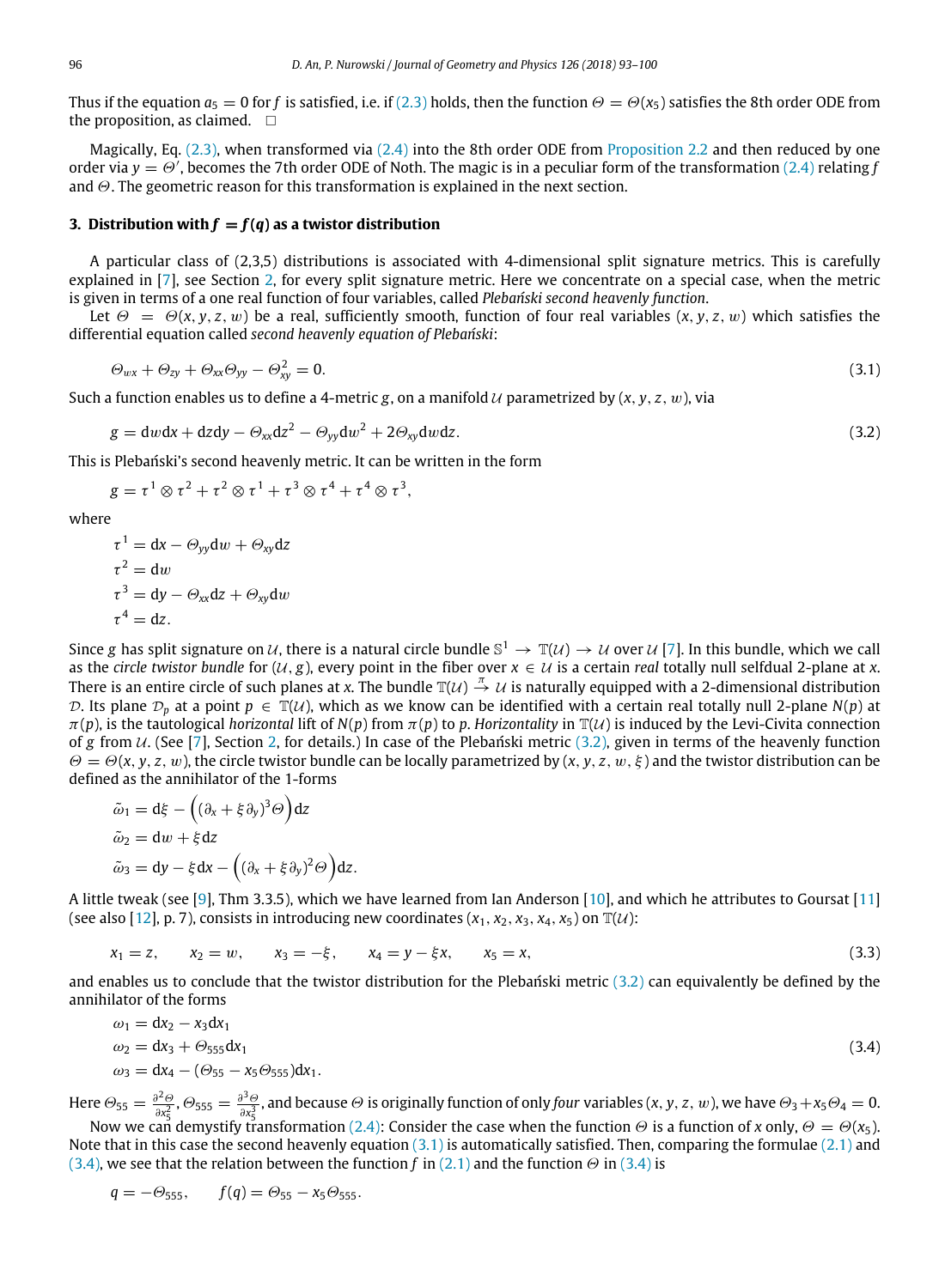This inevitably leads to

$$
f(-\Theta_{555})=\Theta_{55}-x_5\Theta_{555},
$$

which is the relation (2.4).

For an explicit derivation of Noth's ODE in terms of the Plebański second heavenly metric, we find explicit formulae for the conformal class  $[g_D]$  associated with the distribution D defined by (3.4) with  $\Theta = \Theta(x_5)$ . Since for this the function  $\Theta$ is a function of *one* variable only, we will denote the derivatives w.r.t.  $x_5$  by primes, double primes, etc. First we extend the forms  $(3.4)$  by

$$
\omega_4 = \mathrm{d}x_1, \qquad \omega_5 = \mathrm{d}x_5 \tag{3.5}
$$

to a coframe on T(U), and then find a suitable representatives of the forms ( $\theta^1,\theta^2,\theta^3,\theta^4,\theta^5$ ) defining, via (1.4), the conformal class  $[g_{\mathcal{D}}]$ . These forms can be taken to be

$$
\theta^{1} = \omega_{1} - \Theta^{(4)}(x_{5}\omega_{2} - \omega_{3})
$$
  
\n
$$
\theta^{2} = \Theta^{(4)}(x_{5}\omega_{2} - \omega_{3})
$$
  
\n
$$
\theta^{3} = -\frac{4\Theta^{(4)} + x_{5}\Theta^{(5)}}{4\Theta^{(4)}}\omega_{2} + \frac{\Theta^{(5)}}{4\Theta^{(4)}}\omega_{3}
$$
  
\n
$$
\theta^{4} = -\frac{5\Theta^{(5)^{2}} - 4\Theta^{(4)}\Theta^{(6)}}{40\Theta^{(4)^{3}}} (x_{5}\omega_{2} - \omega_{3}) + \omega_{4} - \Theta^{(4)}\omega_{5}
$$
  
\n
$$
\theta^{5} = \Theta^{(4)}\omega_{5},
$$

with

$$
\omega_1 = dx_2 - x_3 dx_1
$$
  
\n
$$
\omega_2 = dx_3 + \Theta^{(3)} dx_1
$$
  
\n
$$
\omega_3 = dx_4 - (\Theta'' - x_5 \Theta^{(3)}) dx_1
$$
  
\n
$$
\omega_4 = dx_1
$$
  
\n
$$
\omega_5 = dx_5.
$$

It is straightforward now to calculate Cartan's quartic for  $g_\mathcal{D}$  with these forms  $\theta^i$ . It reads

$$
C(\zeta)=-\frac{\alpha_5\zeta^4}{100\Theta^{(4)}},
$$

where  $\alpha_5$  is given by

$$
\alpha_5 = 10\Theta^{(4)^3}\Theta^{(8)} - 70\Theta^{(4)^2}\Theta^{(5)}\Theta^{(7)} - 49\Theta^{(4)^2}\Theta^{(6)^2} + 280\Theta^{(4)}\Theta^{(5)^2}\Theta^{(6)} - 175\Theta^{(5)^4}.
$$

Thus under the condition  $\Theta^{(4)}\neq 0$ , Cartan's quartic identically vanishes if and only if  $y=\Theta'$  satisfies Noth's ODE. We have just proved the following theorem.

**Theorem 3.1.** The twistor distribution  $\mathcal D$  on the circle twistor bundle  $\mathbb S^1 \to \mathbb T(M) \to M$  of the Plebański second heavenly manifold (*M*, *g*) *with the metric*

$$
g = dwdx + dzdy - \Theta''dz^2
$$

*and the second heavenly function*  $\Theta = \Theta(x)$  *such that*  $\Theta^{(4)} \neq 0$ , has the split real form of the exceptional group G<sub>2</sub> as a group of *its local symmetries if and only if the heavenly function* Θ *satisfies the ODE:*

$$
10\Theta^{(4)^3}\Theta^{(8)} - 70\Theta^{(4)^2}\Theta^{(5)}\Theta^{(7)} - 49\Theta^{(4)^2}\Theta^{(6)^2} + 280\Theta^{(4)}\Theta^{(5)^2}\Theta^{(6)} - 175\Theta^{(5)^4} = 0.
$$

### **4.** *G***<sup>2</sup> flatness for** D **of Plebański metrics implies Noth's equation**

The aim of this section $^1$  is to argue that  $\mathcal{G}_2$  flatness of the twistor distribution associated with Plebański second heavenly manifolds (*M*, *g*) implies Noth's equation for the heavenly function Θ. Since the Cartan quartic for the general case looks horrible and is impossible to be displayed here, we present the details of the calculation only in the restricted case when the heavenly function Θ is independent of w and *z*. We will comment on the general case at the end of this section.

 $1$  The first version of this paper appeared on arXiv.org in 2013 without this section. Since then we have expanded our result to general Plebanski metrics. Also, the results of our arXiv.org version of the paper were used by M. Randal in [13,14].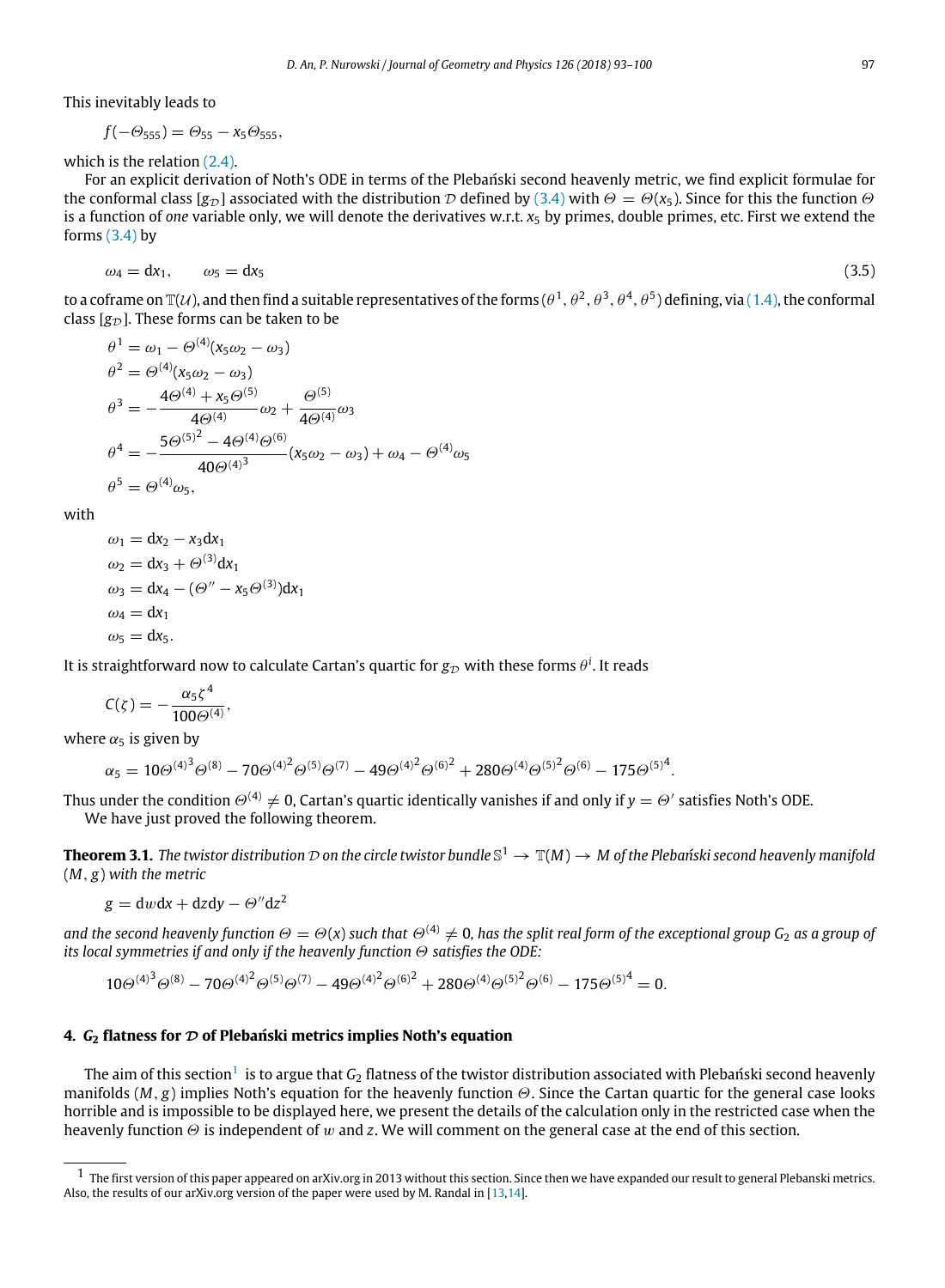If we assume that  $\Theta$  is independent of w and *z*, we have  $\Theta_w = 0$  and  $\Theta_z = 0$ , which degenerates the second heavenly equation into the form:

$$
\Theta_{xx}\Theta_{yy}-\Theta_{xy}^2=0,\tag{4.1}
$$

which is the homogeneous Monge–Ampere equation. This is a special case which is convenient to study using the same change of coordinates as before in  $(3.3)$ , because in them the differential equation retains its form:

$$
\Theta_{44}\Theta_{55} - \Theta_{45}^2 = 0. \tag{4.2}
$$

Also, the conditions  $\Theta_w = \Theta_z = \Theta_\xi = 0$  in the original coordinates imply, and are equivalent to, that the function  $\Theta$  in the new coordinates satisfies

$$
\Theta_1 = \Theta_2 = \Theta_3 + x_5 \Theta_4 = 0.
$$

It is convenient to rewrite the Monge–Ampere equation  $(4.2)$  into equivalent form,

$$
\Theta_{45} = H\Theta_{55} \n\Theta_{44} = H^2\Theta_{55},
$$
\n(4.3)

which is a system of differential equations for Θ and a certain differentiable function *H*. Then applying these relations, we can compute the exterior derivatives of Θ, *H* and their partials as follows:

$$
d\Theta = -\Theta_4 x_5 dx_3 + \Theta_4 dx_4 + \Theta_5 dx_5
$$
\n
$$
d\Theta_5 = (-\Theta_4 - H\Theta_{55}x_5)dx_3 + H\Theta_{55}dx_4 + \Theta_{55}dx_5
$$
\n
$$
d\Theta_4 = -H^2\Theta_{55}x_5 dx_3 + H^2\Theta_{55}dx_4 + H\Theta_{55}dx_5
$$
\n
$$
d\Theta_{45} = -(2H\Theta_{55} + H_5\Theta_{55}x_5 + H\Theta_{555}x_5)dx_3 + (H_5\Theta_{55} + H\Theta_{555})dx_4 + \Theta_{555}dx_5
$$
\n
$$
d\Theta_{555} = -(2H\Theta_{55} + H_5\Theta_{555} - H_{55}\Theta_{55}x_5 - 2H_5\Theta_{555}x_5 - H\Theta_{5555}x_5)dx_4 + \Theta_{5555}dx_5
$$
\n
$$
d\Theta_{5555} = (-3H_5\Theta_{55} - 3H\Theta_{555} - H_{555}\Theta_{55}x_5 - H_{5555}\Theta_{55}x_5 - H_{5555}\Theta_{55}x_5
$$
\n
$$
-3H_{55}\Theta_{555}x_5 - 3H_5\Theta_{5555}x_5 - H\Theta_{55555}x_5 dx_5
$$
\n
$$
d\Theta_{55555} = (-5H_{555}\Theta_{55} - 15H_{55}\Theta_{555} - 15H_5\Theta_{5555} + H_{5555}\Theta_{55}x_5
$$
\n
$$
-4H_{555}\Theta_{555} - 15H_{55}\Theta_{555} - 15H_5\Theta_{5555} - 5H_{5555}\Theta_{555} - H_{55555}\Theta_{55}x_5
$$
\n
$$
-4H_{5555}\Theta_{555} - 15H_{555}\Theta_{555} - 15H_5\Theta_{55555} - 5H_{5555}\Theta_{555} - 24H_5\Theta_{55555} - H_{55555}\Theta_{555}
$$
\n<math display="</math>

Now, we can calculate the components  $A_i$ ,  $i=1,2,\ldots,5$  of the Cartan quartic for the twistor distribution associated with this Plebański function  $\Theta$ . We take the coframe given by (3.4) and (3.5), and find a new coframe (1.2) such that (1.3) is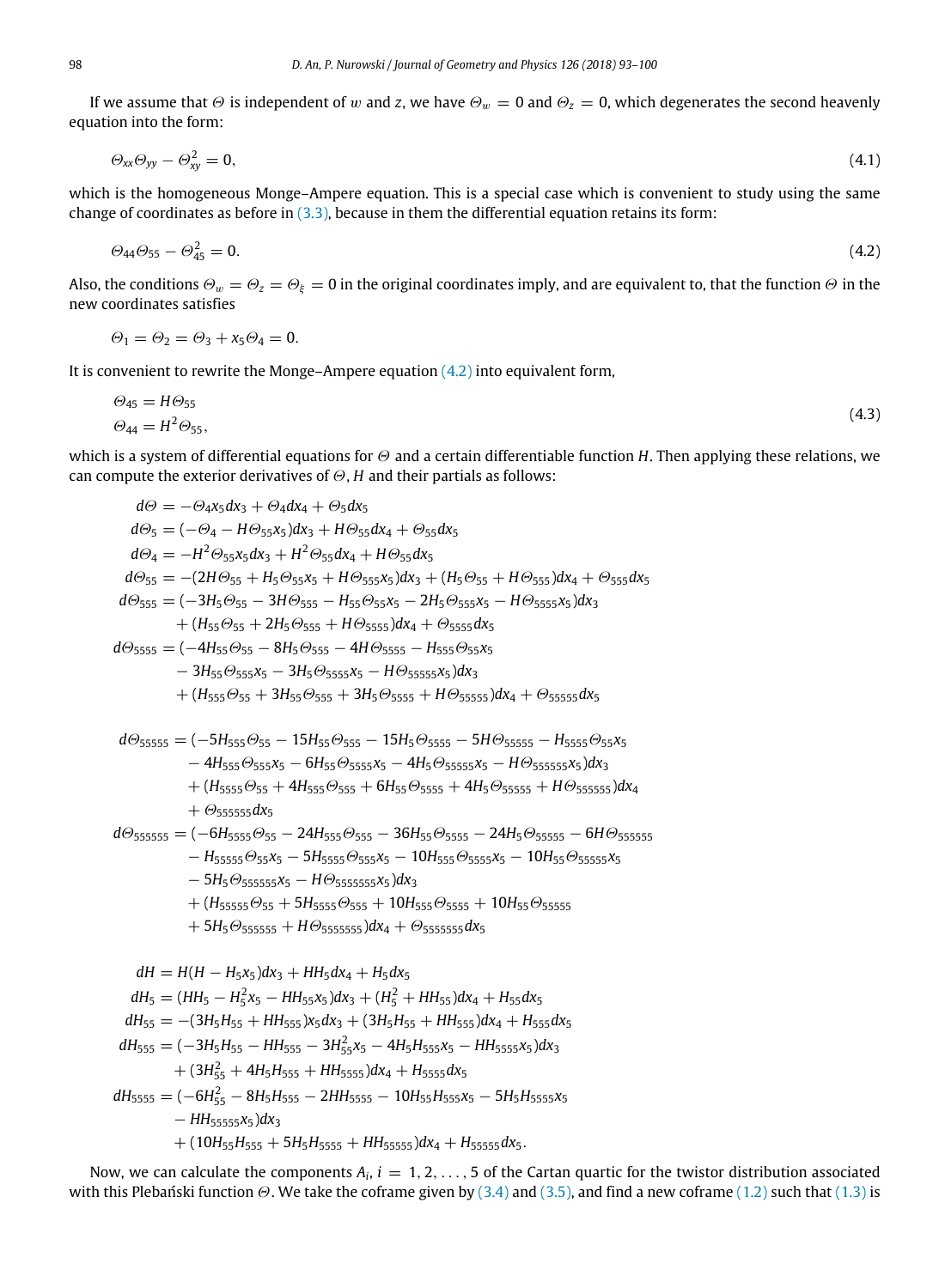,

satisfied. It requires long steps of calculations to find such a coframe. The coframe we eventually found is shown below:

$$
\begin{pmatrix} \theta^1 \\ \theta^2 \\ \theta^3 \\ \theta^4 \\ \theta^5 \end{pmatrix} = \begin{pmatrix} \theta_{5555} & 0 & 0 & 0 & 0 \\ 0 & -x_5 & 1 & 0 & 0 \\ 0 & 1 & 0 & 0 & 0 \\ b_{41} & b_{42} & \frac{-5\Theta_{5555}^2 + 3\Theta_{5555}\Theta_{5555555}}{30\Theta_{5555}} & 0 & -\Theta_{5555} \\ b_{51} & b_{52} & 0 & 1 & 2H\Theta_{55} \end{pmatrix} \begin{pmatrix} \omega^1 \\ \omega^2 \\ \omega^3 \\ \omega^4 \\ \omega^5 \end{pmatrix}
$$

where

$$
\begin{aligned} b_{41} & = -\frac{1}{15\Theta_{5555}^{2}}(3H_{5555}\Theta_{55}^{2} \Theta_{5555}+27H_{555}\Theta_{55}\Theta_{555}\Theta_{5555}+45H_{55}\Theta_{555}^{2}\Theta_{5555}\\&+18H_{55}\Theta_{55}\Theta_{555}^{2}+45H_{5}\Theta_{555}\Theta_{5555}^{2}-5H_{555}\Theta_{55}^{2}\Theta_{55555}\\&-35H_{55}\Theta_{55}\Theta_{555}\Theta_{55555}-40H_{5}\Theta_{55}^{2}\Theta_{55555}+7H_{5}\Theta_{55}\Theta_{5555}\Theta_{55555}\\&+5H\Theta_{555}\Theta_{5555}\Theta_{55555}+5H\Theta_{55}\Theta_{55555}^{2}-3H\Theta_{55}\Theta_{5555}\Theta_{555555})\\ b_{42} & =\frac{10\Theta_{5555}\Theta_{55555}+5\Theta_{55555}^{2}x_{5}-3\Theta_{5555}\Theta_{555555}x_{5}}{30\Theta_{5555}^{2}} \end{aligned}
$$

$$
\begin{aligned} b_{51}=&-\frac{1}{30\Theta_{5555}^{3}}(-5H_{555}^{2}\Theta_{55}^{4}-70H_{55}H_{555}\Theta_{55}^{3}\Theta_{555}-245H_{55}^{2}\Theta_{55}^{2}\Theta_{555}^{2}\\ &-80H_{5}H_{555}\Theta_{55}^{2}\Theta_{555}^{2}-560H_{5}H_{555}\Theta_{55}\Theta_{55}^{3}-320H_{5}^{2}\Theta_{555}^{4}+30H_{55}^{2}\Theta_{55}^{3}\Theta_{5555}^{2}\\ &+20H_{5}H_{555}\Theta_{55}^{3}\Theta_{5555}-6HH_{5555}\Theta_{55}^{3}\Theta_{5555}+260H_{5}H_{55}\Theta_{55}^{2}\Theta_{555}\Theta_{5555} \\ &-44HH_{555}\Theta_{55}^{2}\Theta_{555}\Theta_{555}+280H_{5}^{2}\Theta_{55}\Theta_{555}^{2}\Theta_{5555}-20HH_{55}\Theta_{55}\Theta_{55}\Theta_{555}^{2}\\ &+80HH_{5}\Theta_{555}^{3}\Theta_{5555}-35H_{5}^{2}\Theta_{55}^{2}\Theta_{5555}^{2}-36HH_{55}\Theta_{55}^{2}\Theta_{5555}^{2}\\ &-140HH_{5}\Theta_{55}\Theta_{555}\Theta_{5555}^{2}-20H^{2}\Theta_{55}^{2}\Theta_{5555}^{2}+30H^{2}\Theta_{55}\Theta_{5555}^{3}\\ &+10HH_{555}\Theta_{55}^{3}\Theta_{5555}+70HH_{55}\Theta_{55}^{2}\Theta_{5555}^{2}\\ &-14HH_{5}\Theta_{55}^{2}\Theta_{55555}+70HH_{55}\Theta_{55}^{2}\Theta_{5555}\Theta_{55555}+80HH_{5}\Theta_{55}\Theta_{555}^{2}\\ &-14HH_{5}\Theta_{55}^{2}\Theta_{5555}\Theta_{55555}-10H^{2}\Theta_{55}\Theta_{5555}\Theta_{55555}-5H^{2}\Theta_{55}^{2}\Theta_{55555}^{2}\\ &+3H^{
$$

Even in this restricted situation the computed Cartan's matrix coefficients  $A_i$ ,  $i = 1, 2, 3, 4, 5$ , are too complicated to list them all here. However, surprisingly we found that

$$
A_5 = \frac{1}{100\Theta 55554} (175\Theta_{55555}^4 - 280\Theta_{5555}\Theta_{555555}^2 + 49\Theta_{5555}\Theta_{555555}^2 + 70\Theta_{5555}\Theta_{5555555} - 10\Theta_{5555}\Theta_{555555555}^3).
$$

For  $G_2$  flatness of the twistor distribution we need that all the  $A_i$ ,  $i=1, 2, 3, 4, 5$  must vanish. The form of the computed  $A_5$ shows that Noth's equation

$$
175\Theta_{55555}^{4} - 280\Theta_{5555}\Theta_{555555}^{2} + 49\Theta_{5555}\Theta_{555555}^{2} + 70\Theta_{5555}^{2} + 70\Theta_{5555}^{2} + 60\Theta_{5555}\Theta_{55555555}^{2} - 10\Theta_{5555}^{2} + 60\Theta_{5555}\Theta_{555555555}^{2}
$$
(4.4)

for  $\Theta_5$  is a necessary condition. Whether this condition is sufficient is an open question.

Interestingly, there are three well-known solutions of the Monge–Ampere equations (4.1):

(1)  $\Theta = \phi(C_1x + C_2y) + C_3x + C_4y + C_5$ (2)  $\Theta = (C_1x + C_2y)\phi\left(\frac{y}{x}\right) + C_3x + C_4y + C_5$ (3)  $\Theta = (C_1 x + C_2 y + C_3) \phi \left( \frac{C_4 x + C_5 y + C_6}{C_1 x + C_2 y + C_3} \right) + C_7 x + C_8 y + C_9$ 

Rewriting these solutions in terms of the variables  $x_3$ ,  $x_4$  and  $x_5$  using  $x = x_5$ ,  $y = x_4 - x_3x_5$ , we impose Noth's equation (4.4) on such  $\Theta$ s, which in turn impose conditions on the free function  $\phi$  appearing in (1)–(3). The results are as follows:

ad (1) In this case all the  $A_i s$ ,  $i = 1, 2, 3, 4, 5$ , vanish provided that the function  $\phi_t$  satisfies Noth's ODE for the variable  $t = C_1x_5 + C_2(x_4 - x_3x_5)$ . Thus in this case Noth's ODE is *sufficient* to guarantee the  $G_2$  flatness of the twistor